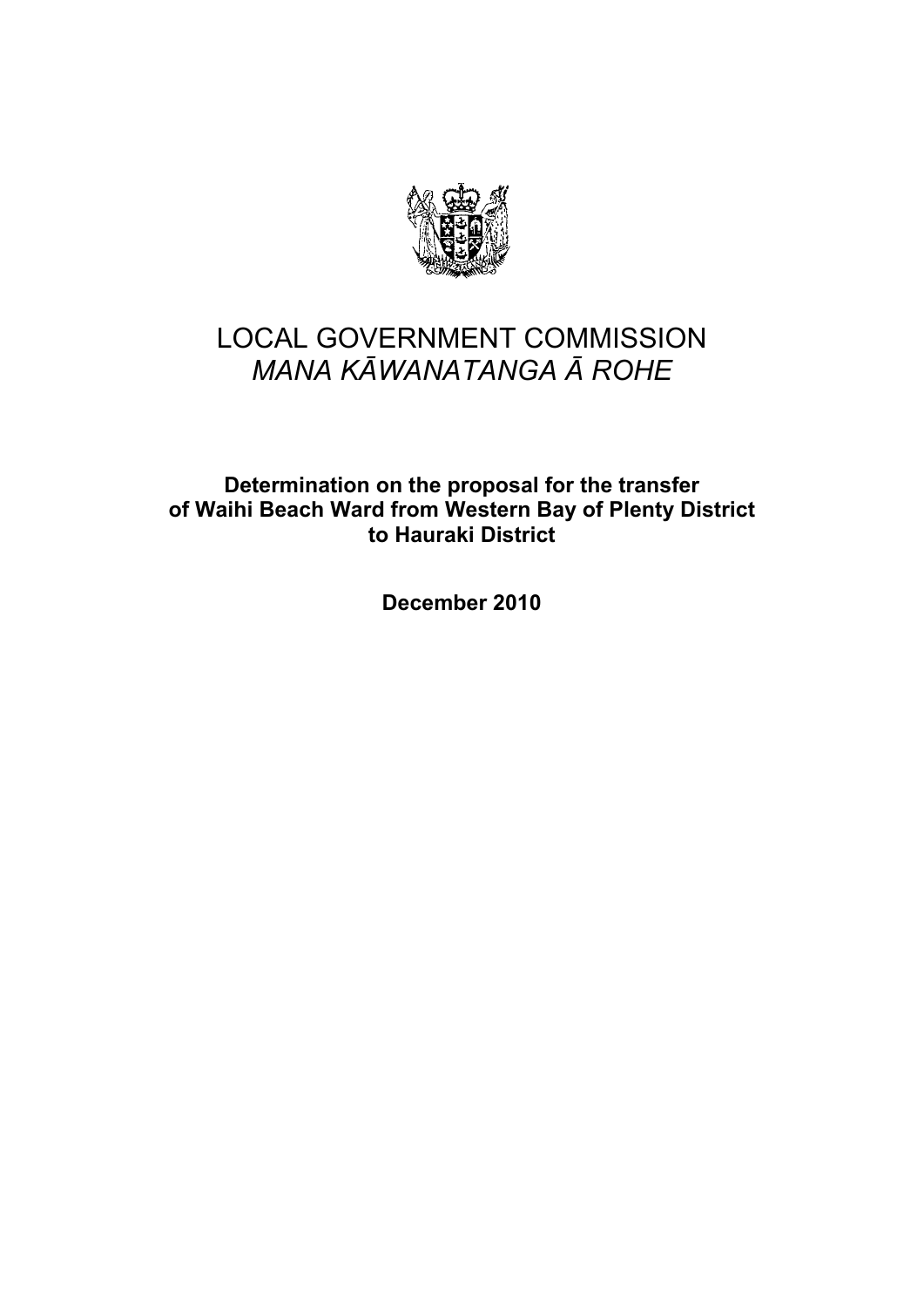## Introduction

- 1. This document sets out the findings and decision of the Local Government Commission (the Commission) on an elector-initiated reorganisation proposal (the proposal) for the transfer of Waihi Beach Ward from Western Bay of Plenty District to Hauraki District.
- 2. The statutory process for considering such proposals is set out in Schedule 3 of the Local Government Act 2002 (LGA). The decision is required by clause 39 of Schedule 3 of the LGA.

## **Background**

- 3. A petition seeking a boundary change between Western Bay of Plenty District and Hauraki District, to provide for the transfer of Waihi Beach Ward from Western Bay of Plenty District to Hauraki District, was lodged with the Hauraki District Council (HDC) and Western Bay of Plenty District Council (WBoPDC) on 21 December 2009. Copies of the petition were subsequently lodged with the Bay of Plenty Regional Council and Environment Waikato.
- 4. On 13 January 2010 the electoral officer for the WBoPDC confirmed that the number of signatories exceeded the threshold to initiate a reorganisation proposal (i.e. it was signed by at least 10 per cent of the electors of Waihi Beach Ward).
- 5. Discussions were held between the two local councils and the two regional councils (being the four councils affected by the proposal). The councils did not reach agreement on how to deal with the proposal. On 18 February 2010, they referred it to the Commission for consideration in accordance with clause 10(3) of Schedule 3 of the LGA.
- 6. On 4 May 2010 the Commission appointed Brian Heppenstall as representative of electors in relation to the proposal.
- 7. The Commission publicly notified the proposal on 28 May 2010 and called for submissions by 27 July 2010. A total of 130 submissions were received by the closing date (including one submission in opposition to the proposal signed by 363 people).
- 8. Of the 130 submissions received on time, approximately 90 per cent opposed the proposal and 10 per cent supported it. A further four late submissions were received (one in support and three opposed to the proposal).
- 9. The proposer was provided with a copy of the submissions and the opportunity to withdraw the proposal pursuant to clause 38 of Schedule 3 of the LGA. On 17 August 2010 the proposer advised that he wanted the Commission to proceed with the proposal.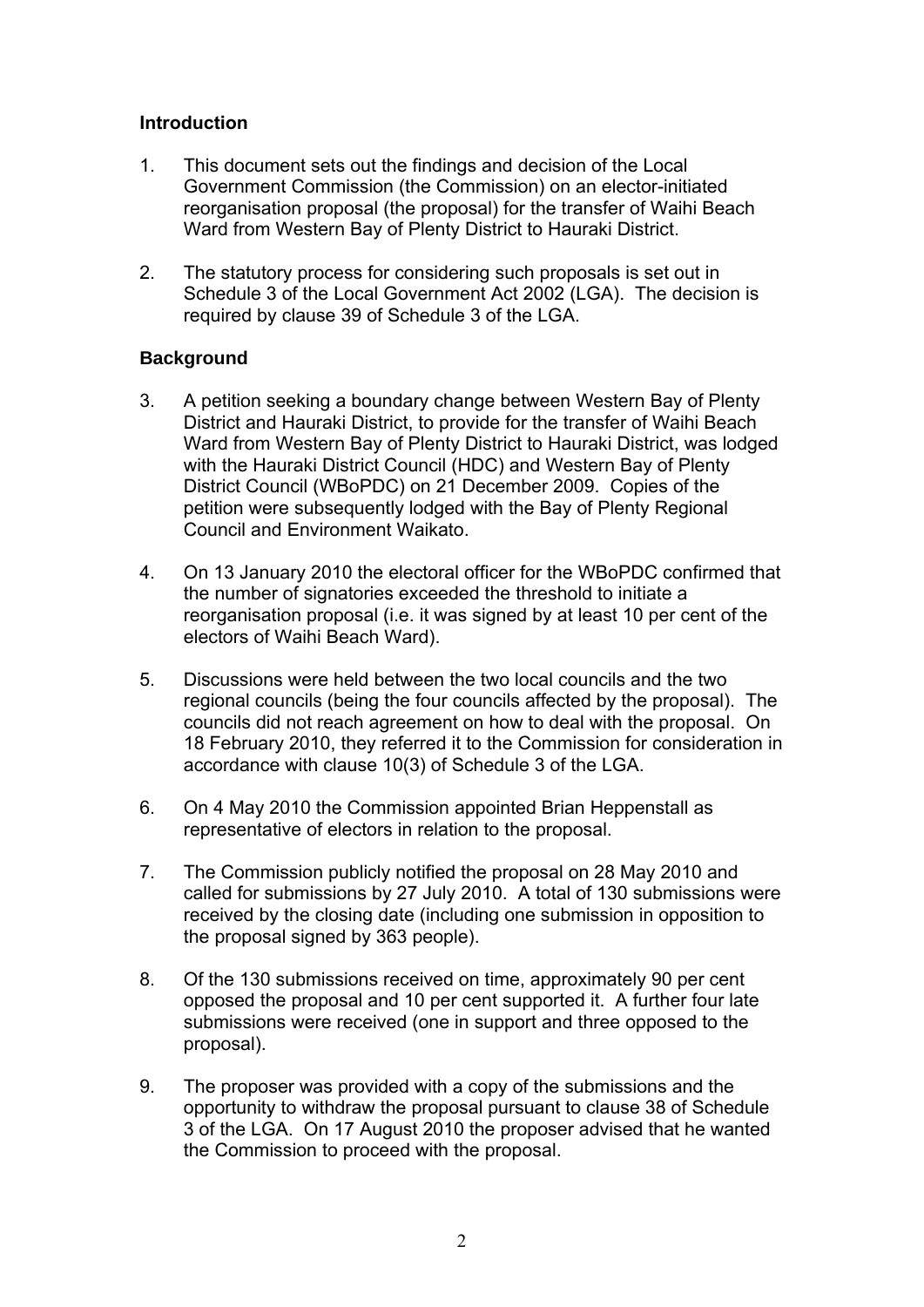- 10. The Commission held a hearing for those submitters wishing to speak to it at the Bowentown Boating and Fishing Club on 1 and 2 September 2010. The submitters who appeared at the hearing were: Brian Heppenstall (representative of electors); the WBoPDC (represented by Deputy Mayor Sam Dunlop, Paul Cooney legal counsel, Glenn Snelgrove Chief Executive, Steve Hill, Gary Allis, Miriam Taris and Peter Hennessey); the HDC (represented by Deputy Mayor Mary Carmine, Jonathan Salter legal counsel, Langley Cavers Chief Executive); the Waihi Beach Community Board (represented by Ross Goudie); the SmartGrowth Implementation Committee (represented by Ken Tremaine); Peter Hassell; the Bay of Plenty Regional Council (represented by Chair John Cronin, Bill Bayfield Chief Executive and Eddie Grogan); Pio Shores Sports Association (represented by Colleen Low); Te Rūnanga a iwi o Ngāti Tamāterā (represented by Rawinia Ruth Brownlee and Tewi Nicholls Kaumatua); Grant Rickard; Gloria Sharp; Jim Cowern; Judi Longdill; Carlton Bidois; Te Rūnanga o Ngāi te Rangi Iwi Trust (represented by Penetaka Dickson Chief Executive, Demetrius Samuels Resource Management Act Manager, and Reon Tuanau Otāwhiwhi marae); Kathy Mason; M.J. Wilson; Murray Craig and Derek Meredith.
- 11. A brief summary of points raised in written submissions and at the hearing on 1 and 2 September, for and against the proposal, is attached as an *Appendix.*
- 12. At the hearing the Commission requested some additional information from the WBoPDC and the HDC. This information was provided to the Commission on 23 September and 18 October 2010.
- 13. At its 19 October 2010 meeting the Commission decided that further analysis of the financial implications of the proposal was required in order for it to be satisfied that it had sufficient information on which to base a decision. Brian Smith, Principal, Brian Smith Advisory Services, was contracted to undertake this analysis. The findings of the analysis were reported to the Commission on 16 November 2010.
- 14. Following the submissions and hearings process, and after any further inquiries that the Commission wished to make, the Commission was required under clause 39 of Schedule 3 of the LGA to decide:
	- (a) whether to prepare a draft reorganisation scheme based on the proposal or on some modification or variation of the proposal resulting from consideration of the submissions, consultations or inquiries; or
	- (b) not to proceed with the proposal.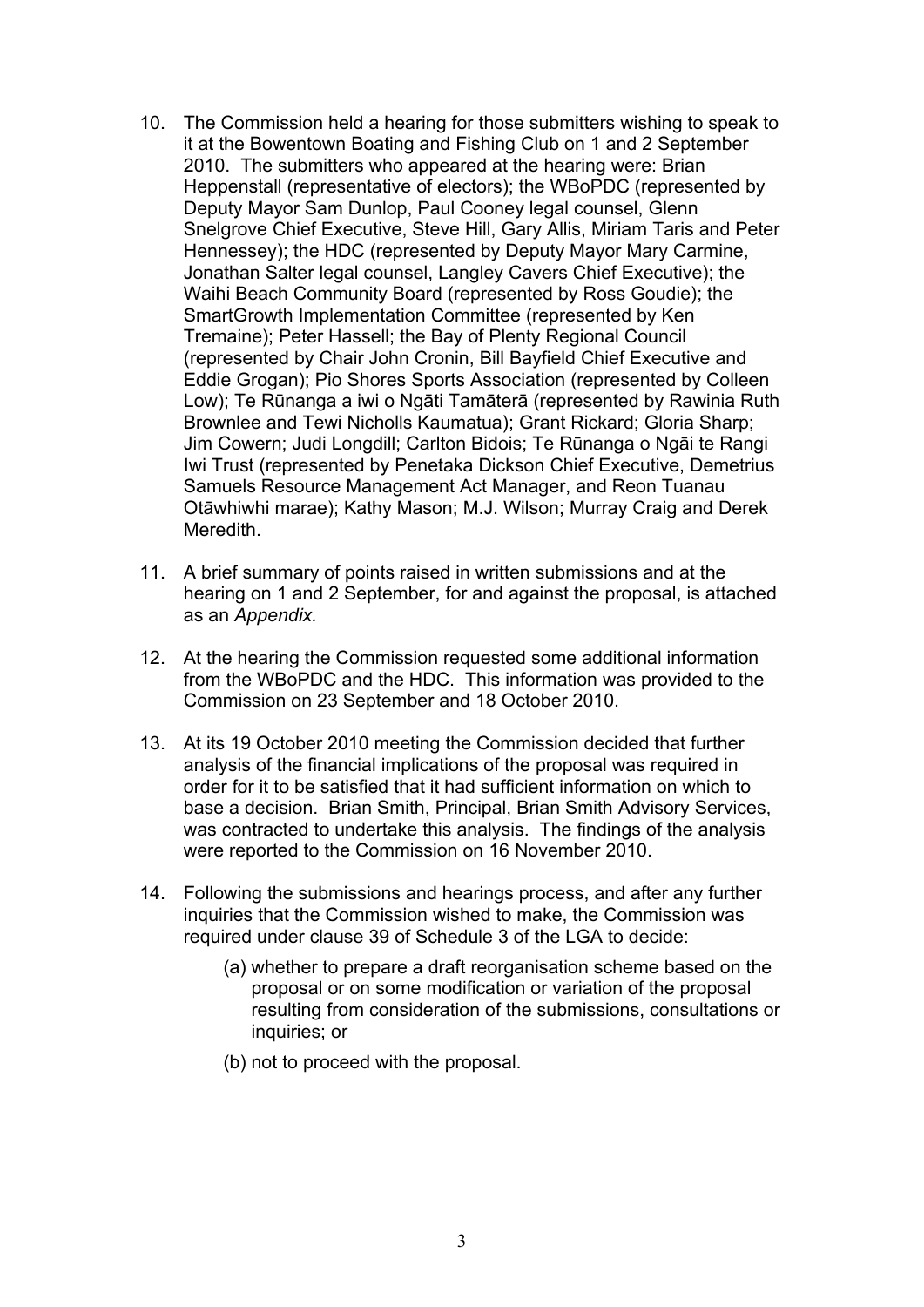## Statutory Criteria

- 15. Clause 3 of Schedule 3 of the LGA provides that:
	- *(1) When considering a reorganisation proposal or scheme … the Commission must satisfy itself that the proposal or scheme will –* 
		- *(a) promote good local government of the districts or regions concerned; and*
		- *(b) ensure that each local authority provided for under the proposal will –* 
			- *(i) have the resources necessary to enable it to carry out its responsibilities, duties, and powers; and*
			- *(ii) have a district or region that is appropriate for the efficient and effective performance of its role as specified in section 11; and*
			- *(iii) contain within its district or region a sufficiently distinct community of interest or sufficiently distinct communities of interest; and*
			- *(iv) be able to meet the requirements of section 76.*
	- *(2) When considering the matters specified in subclause (1) in relation to any reorganisation proposal or scheme … the Commission must have regard to –* 
		- *(a) the area of impact of the responsibilities, duties, and powers of the local authorities concerned; and*
		- *(b) the area of benefit of services provided; and*
		- *(c) the likely effects on a local authority of the exclusion of any area from its district or region; and*
		- *(d) any other matters that it considers appropriate.*
- 16. Clause 4 provides:

*In determining boundaries under any reorganisation proposal or scheme, … the Commission must ensure that, –* 

- *(a) if practicable, the boundaries of regions conform with catchment boundaries; and*
- *(b) if practicable, the boundaries of districts conform with the boundaries of regions; and*
- *(c) the boundaries of regions and the boundaries of districts conform with the boundaries of statistical meshblock areas determined by Statistics New Zealand and used for parliamentary electoral purposes.*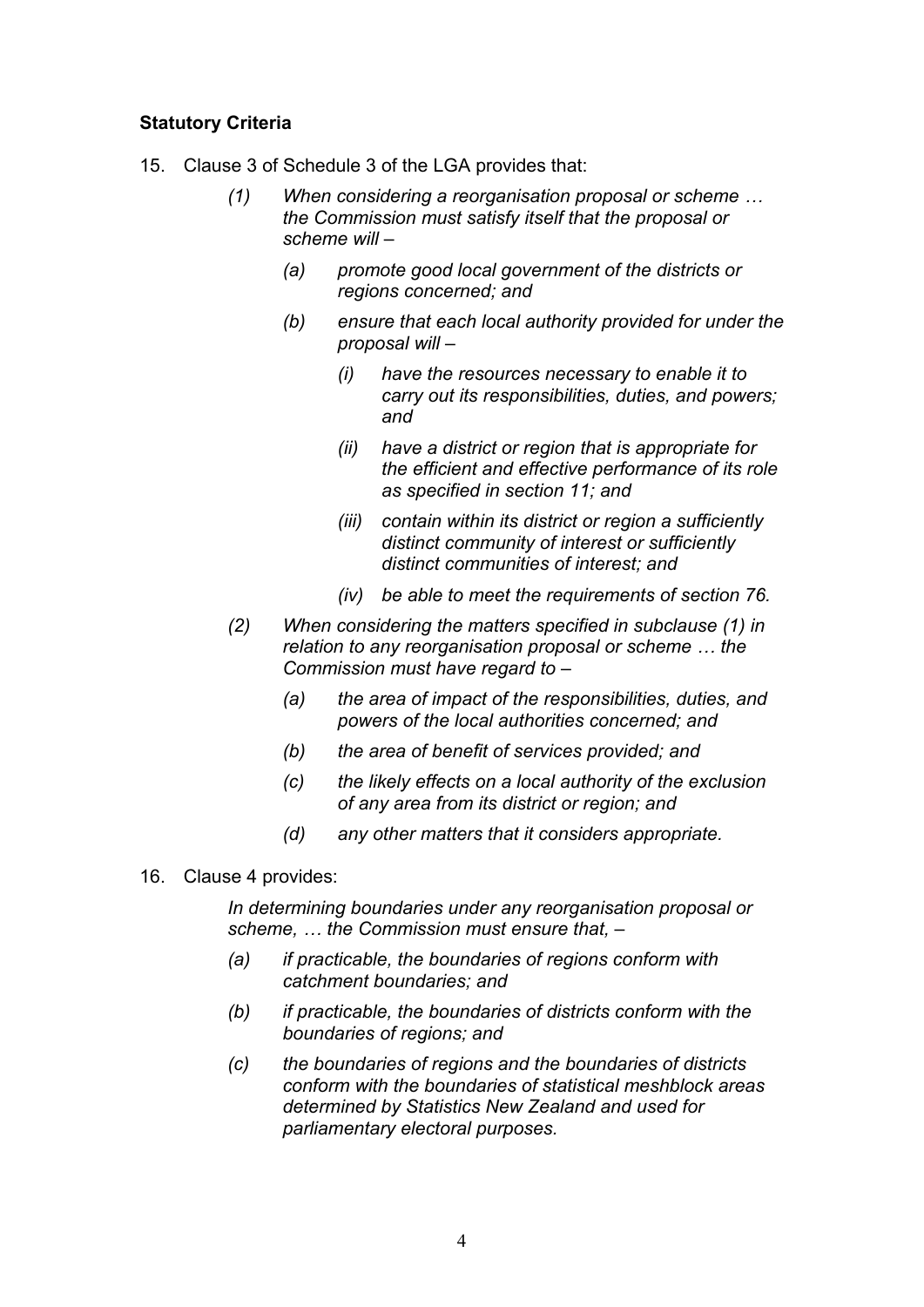## **Promotion of good local government**

- 17. The Commission has previously agreed that the main statutory criterion – ensuring that the proposal will promote good local government – requires it to consider whether the proposal will result in *improved* local government arrangements in the area. $1$  These arrangements will need to result in local authorities that can give *better effect* to the role and purpose of, and principles relating to, local authorities. These elements of good local government are set out in sections 10, 11 and 14 of the LGA.
- 18. In order to assess whether a reorganisation proposal will better promote good local government in a particular area, the Commission has identified the following questions that need to be addressed:
	- (a) would the proposed districts/regions *better recognise* distinct communities of interest?
	- (b) would the proposal provide for *more effective* representation of communities of interest?
	- (c) would the proposal provide for *more effective* governance of the districts/regions concerned including meeting decisionmaking requirements?
	- (d) would the proposal facilitate *more effective* planning for meeting the immediate and long-term needs of the districts/ regions concerned?
	- (e) would the proposal facilitate *more efficient and effective* service delivery in the districts/regions concerned?
	- (f) would the proposal provide for *enhanced* financial capacity in the districts/regions concerned?
	- (g) would the proposal provide for *enhanced* local government management and organisational capacity in the districts/ regions concerned?
- 19. These questions are addressed in detail below.

#### Description of districts

<u>.</u>

20. Waihi Beach Ward is situated to the north of Tauranga Harbour/Te Awanui at the north-western tip of Western Bay of Plenty District and Bay of Plenty Region. The ward comprises the settlements of Waihi Beach township, Island View, Pios Shores, Bowentown and Athenree and includes a large rural area and recreational and coastal reserves.

<span id="page-4-0"></span><sup>&</sup>lt;sup>1</sup> The Commission considers that in the context of the legislation, the word "promote" should have the meaning of: to advance, enhance, or improve local government arrangements.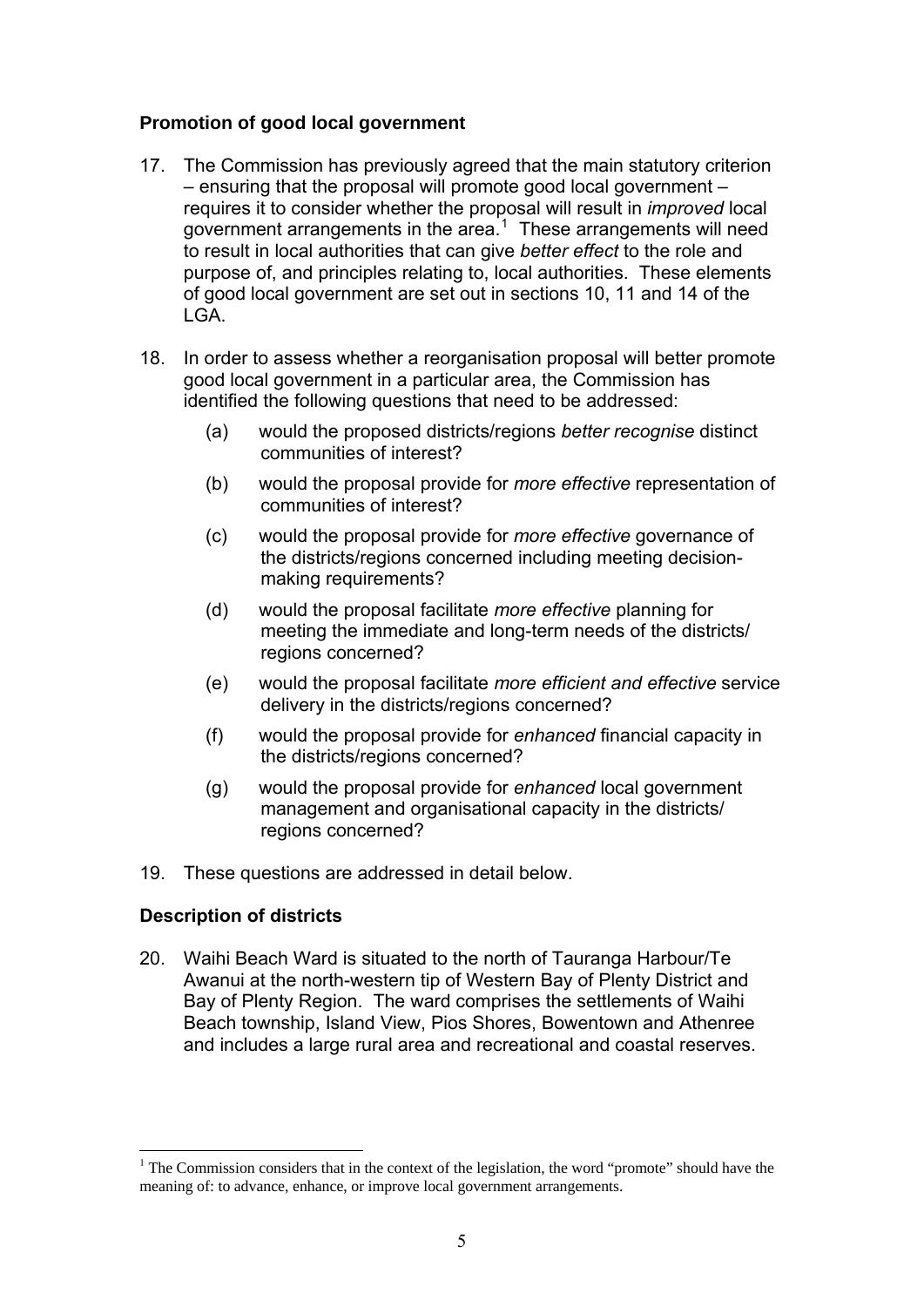- 21. Western Bay of Plenty District covers an area of 2,120 square kilometres of coastal, rural and urban land. It comprises (from north to south) Waihi Beach, Katikati, Omokoroa, Te Puna, Te Puke and Maketu and includes the Tauranga Harbour/Te Awanui and large rural areas.
- 22. Hauraki District covers an area of 1,144 square kilometres of coastal, rural and urban land. It includes the areas of (from south-east to northwest) Waihi township, Paeroa, and the Hauraki Plains. Its northern boundary is the Firth of Thames including, from November 2010, the Miranda/Kaiaua area.

#### *Māori communities*

- 23. Waihi Beach Ward contains areas of significance to both Hauraki Māori (in particular, Te Rūnanga a iwi o Ngāti Tamātera) and Tauranga Moana Māori (in particular Te Rūnanga a iwi o Ngāi te Rangi).<sup>[2](#page-5-0)</sup>
- 24. Te Rūnanga a iwi o Ngāti Tamātērā (Hauraki Māori) submitted that their rohe includes areas that are currently within both Hauraki District and Western Bay of Plenty District and that the proposal would create better alignment of local council boundaries with their rohe boundaries.
- 25. Te Rūnanga o Ngāi te Rangi iwi Trust submitted that the rohe of Tauranga Moana Iwi is broadly centred on Tauranga Harbour/Te Awanui and includes the areas within Waihi Beach Ward that are adjacent to Te Awanui (i.e. Athenree, Island View-Pios Shores and Bowentown). Therefore, the proposal would split Tauranga Moana iwi rohe between councils and create a local government boundary between Te Whanau o Tauwhao hapū at Otāwhiwhi Marae (located in the Bowentown area) and the remainder of Ngāi te Rangi (Tauranga Moana) Iwi.

#### *Historical local government boundaries*

1

- 26. Prior to 1989, the areas of Athenree, Bowentown, Pios Shores-Island View were part of Tauranga County, while Waihi Beach township was part of Waihi Borough (between 1926 and 1953) and (from 1953 to 1989) Ohinemuri County.
- 27. In 1989 the Commission determined that the Athenree, Bowentown and Island View-Pios Shores, *and* Waihi Beach township areas would be included in Bay of Plenty Region and Western Bay of Plenty District.
- 28. In 1994 the Commission dismissed an appeal against a WBoPDC decision not to proceed with a reorganisation scheme for the transfer of Waihi Beach Ward from Western Bay of Plenty District to Hauraki District.

<span id="page-5-0"></span> $2$  It is noted that the Commission's decision-making responsibilities impact directly only on local government boundaries. The impact of the proposal on council-Māori relationships is discussed under 'Effective local governance'.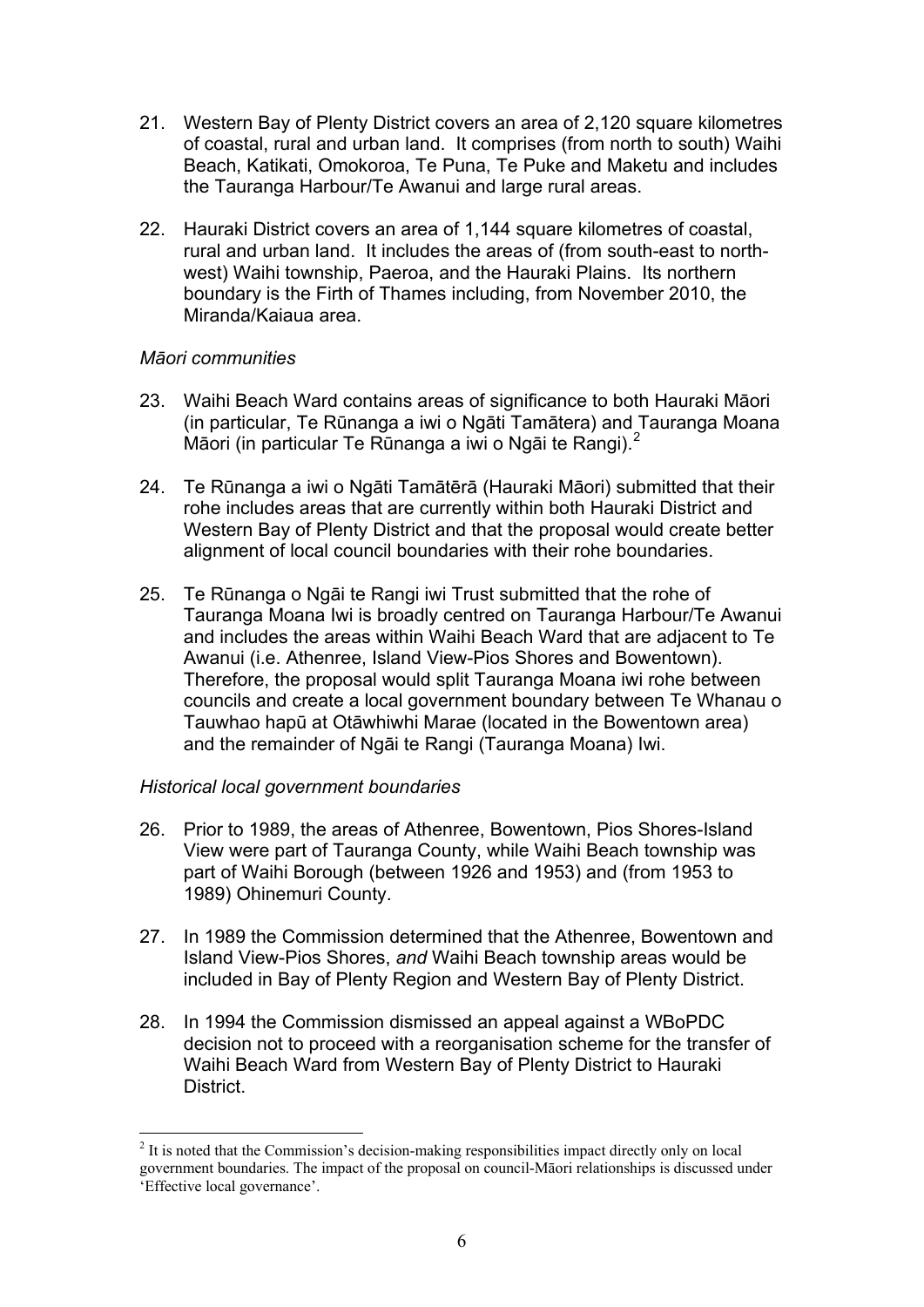## Recognition of distinct communities of interest

- 29. The Commission has identified the following three dimensions in recognising communities of interest:
	- the extent to which residents have a sense of identity with and belonging to the community based on the physical, social and cultural features and characteristics of the area;
	- the ability to meet the community's needs for services (both council and non-council services); and
	- the ability to represent the interests and reconcile the conflicts of the community.

#### *Waihi Beach Ward contains a single community of interest*

30. At the hearing the two councils and the proposer agreed that Waihi Beach Ward is best recognised as a single community of interest that should not be split between councils. This was based on the development of an interconnected, ward-based infrastructure network and recognition of a ward-based community identity.

#### *Community distinctiveness*

- 31. Key characteristics of Waihi Beach Ward are described in the publication 'Waihi Beach – Defining our Future'. It is a coastal location with many recreational reserves and facilities. It is a popular summer holiday destination when its population can increase from approximately 3,000 people to an estimated 18,000 people.
- 32. At the 2006 census Waihi Beach Ward had a usually resident population of 2,946 (representing a 3 per cent decline since the 2001 census). However, SmartGrowth development trends reports for 2004 and 2009 show that the number of residential dwellings within Waihi Beach Ward has increased from 2,018 dwellings (as at June 2004) to 2,540 dwellings (June 2009). The ward has land capacity for future urban development<sup>[3](#page-6-0)</sup>, as provided for in the Bay of Plenty regional policy statement.<sup>[4](#page-6-1)</sup> There is a high rate of unoccupied dwellings within Waihi Beach Ward.<sup>[5](#page-6-2)</sup>

<span id="page-6-0"></span><sup>&</sup>lt;u>.</u> <sup>3</sup> It was submitted that Waihi Beach Ward contains about 33% of the remaining capacity for growth within Western Bay of Plenty District.

<span id="page-6-1"></span><sup>&</sup>lt;sup>4</sup> The Bay of Plenty regional policy statement enables urban development within urban limits concentrated on existing settlement areas, including Waihi Beach township, Bowentown, Athenree, Katikati and Omokoroa.

<span id="page-6-2"></span><sup>5</sup> Based on the 2006 census, of the three area units comprising Waihi Beach Ward, the Waihi Beach area unit contained 825 occupied and 711 unoccupied dwellings (46% unoccupied dwellings), the Island View-Pios Shores area unit contained 246 occupied dwellings and 402 unoccupied dwellings (62% unoccupied dwellings), and the Athenree area unit contained 252 occupied dwellings and 84 unoccupied dwellings (25% unoccupied dwellings). By way of contrast, the neighbouring Katikati area unit contained 1470 occupied and 117 unoccupied dwellings (7% unoccupied dwellings).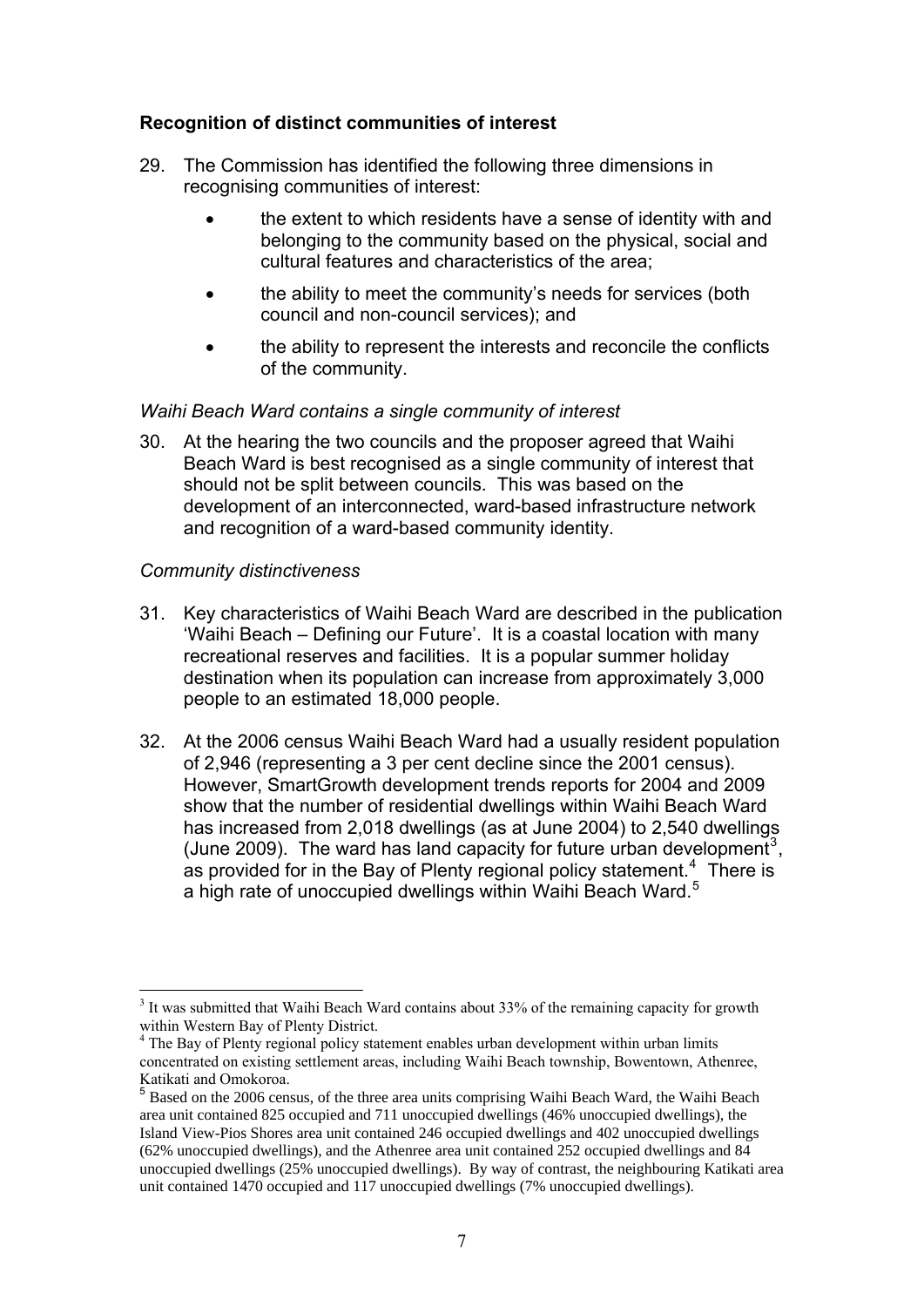33. Taken together, these characteristics can be seen to distinguish Waihi Beach Ward from the neighbouring communities of Waihi township (Hauraki District) and Katikati (Western Bay of Plenty District).

## *Community linkages*

- 34. We heard evidence at the hearing about the strong historical, functional<sup>[6](#page-7-0)</sup> and political community of interest linkages between Waihi Beach Ward and Waihi township (and, to a lesser extent, to part of the remainder of the Hauraki District). About 60 per cent of the usually resident population of the ward is located in the Waihi Beach township area (compared to approximately 40 per cent in the Island View-Pios Shores-Bowentown and Athenree areas). Continued community linkages between, in particular, Waihi township and Waihi Beach township can be assumed given their close proximity<sup>[7](#page-7-1)</sup>, work, social and lifestyle opportunities, and shared jurisdictions for some services.
- 35. We also heard evidence about the strong historical, functional and political community of interest linkages between Waihi Beach Ward and the remaining Western Bays area including Katikati and Tauranga City. Community linkages between these areas can be seen to be based on close proximity $^8$  $^8$ , work, social and lifestyle opportunities, and shared jurisdictions for some services. We believe the strength of these linkages is reflected in the approximately 90 per cent of submissions opposed to the proposal.

#### *Wider community linkages*

- 36. Local communities are typically part of a hierarchy of communities of interest which at the higher levels may be seen to be regional, national and even global in nature. By their nature local communities of interest can be complementary and overlapping without totally merging into each other to lose their unique identity.
- 37. Waihi Beach Ward can be seen to be part of wider communities of interest, in that:

- Wilson Road, Waihi Beach is 11.9 kilometres
- Bowentown Domain is 16.5 kilometres
- Kotunui Road, Athenree is 17.1 kilometres.
- <span id="page-7-2"></span> Distance to central Katikati from:
	- Wilson Road, Waihi Beach is 20.5 kilometres
	- Bowentown Domain is 20.6 kilometres
	- Kotunui Road, Athenree is 16.2 kilometres.

<span id="page-7-0"></span><sup>1</sup> <sup>6</sup> For example:

employment (for Waihi Beach Ward the 2006 census records a total of 954 people in employment. Of these, 53% (504) worked in Waihi Beach Ward, 10% (99) within another part of Western Bay of Plenty District, and 35% (333) in Hauraki District)

education (an estimated 80% of secondary school age pupils residing in Waihi Beach Ward,

<span id="page-7-1"></span>attend Waihi College) 7 Distance to central Waihi from: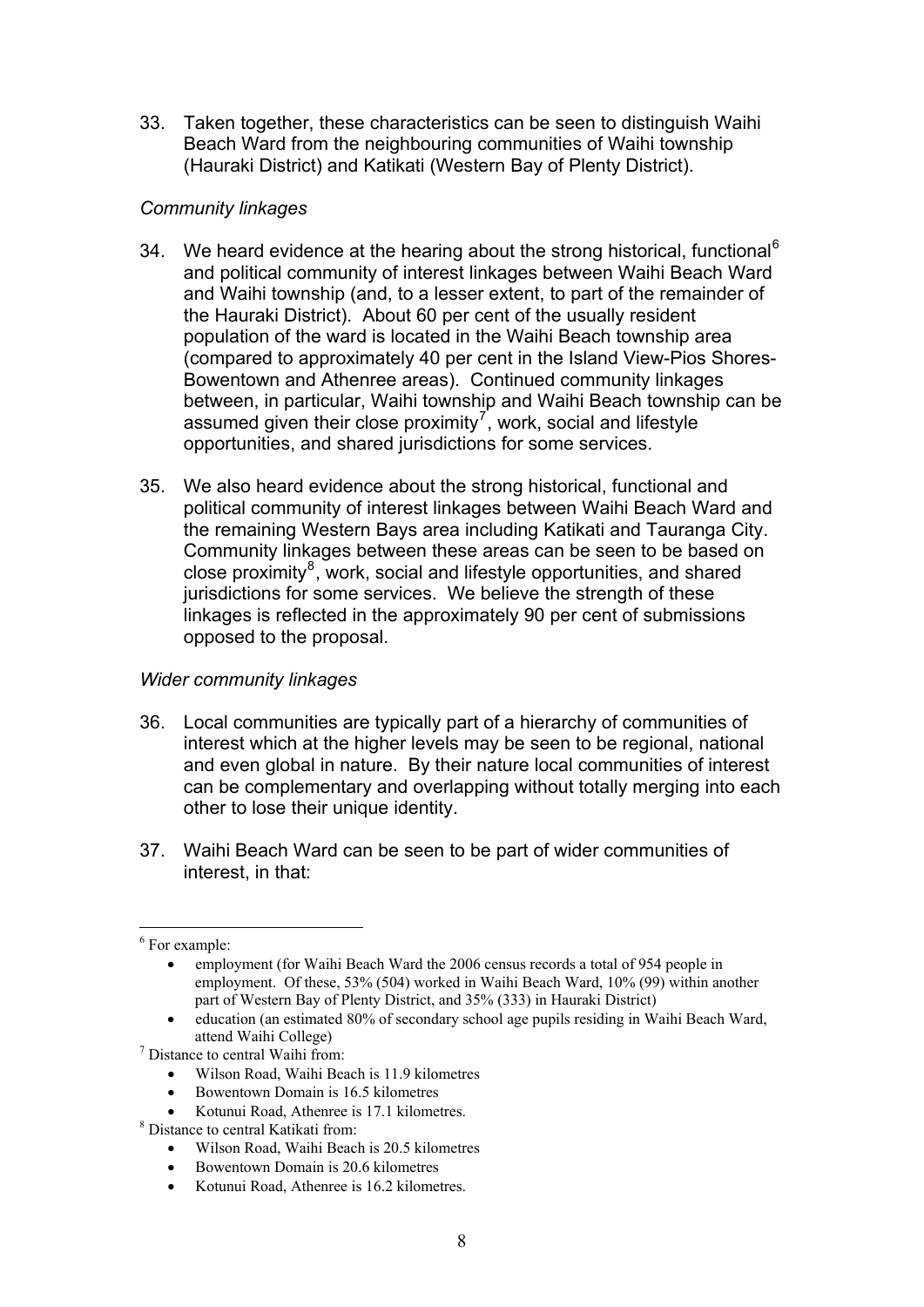- (a) it is part of a community with a shared interest in Tauranga Harbour/Te Awanui. Additionally, this 'western bays subregion' has, and is likely to continue to, experience shared high rates of population growth (in contrast to low rates of population growth for Hauraki District)<sup>[9](#page-8-0)</sup>; and
- (b) it is a holiday destination, and has a high rate of holiday homes, which can be seen to extend its community of interest linkages to the wider Auckland, Waikato and Bay of Plenty Regions.
- 38. Our view is that, given communities of interest are shared with both Hauraki and Western Bay of Plenty Districts, the proposal does not reflect distinct communities of interest *better* than existing arrangements.

## Effective representation of communities of interest

- 39. A principle of the Local Electoral Act 2001 is the achievement of fair and effective representation for individuals and communities. Fair representation is defined in terms of approximate equality in representation of electors i.e. the ratio of population per member is within +/-10% of the average for the district as a whole. Effective representation is not defined in the Act but the Commission has identified the following factors to be considered:
	- (a) avoiding arrangements that may create barriers to participation, such as at elections, by not recognising residents' familiarity and identity with an area;
	- (b) not splitting recognised communities of interest;
	- (c) not grouping together two or more communities of interest that share few commonalities of interest; and
	- (d) accessibility, size and configuration of the area concerned.
- 40. Waihi Beach Ward currently comprises approximately seven per cent of the usually resident population of Western Bay of Plenty District. This proportion is projected to slowly decrease over time. If the proposal were to proceed, the usually resident population of Waihi Beach Ward area would comprise approximately 17 per cent of the usually resident population of Hauraki District. This proportion is projected to increase slowly over time.
- 41. We acknowledge that, based on current population figures and based on current representation arrangements, the proposal can presently be seen to result in proportionally better councillor representation for the Waihi Beach Ward area. Councils are, however, required to review representation arrangements every six years and the WBoPDC and the

1

<span id="page-8-0"></span><sup>&</sup>lt;sup>9</sup> Statistics New Zealand projects that the population of Western Bay of Plenty District is set to grow by 48.3% in the next 25 years. In contrast, Statistics New Zealand projects that the population of Hauraki District will grow by only 6.25% over the next 25 years. Waihi Beach Ward is projected to grow by 44.7%, while neighbouring Waihi township is projected to decline by 6.7%.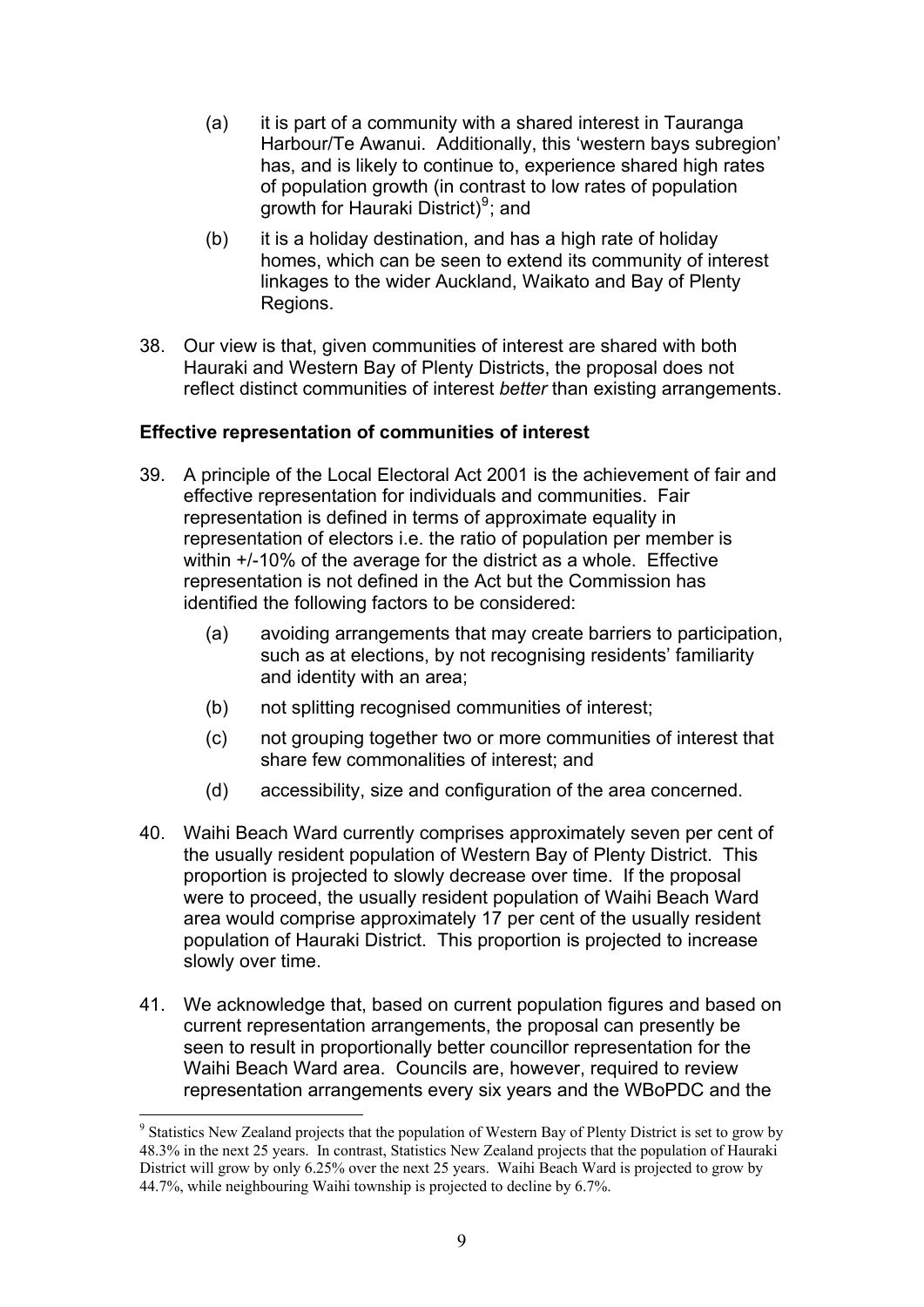HDC will need to address achievement of fair and effective arrangements again prior to the 2013 and 2016 local elections respectively.

- 42. Effective representation of communities can also be addressed at subdistrict level. The HDC operates ward committees for each of its three existing wards. These comprise the councillors elected from the ward and the mayor. Proponents argued that application of this ward committee structure, given potential increased councillor representation, could enable a more efficient and effective relationship between communities of Waihi Beach Ward and the parent council (HDC).
- 43. Based on community of interest and the other information and views presented to us, we believe that the existing Waihi Beach Community Board offers greater potential to provide for the effective representation, advocacy and governance of the Waihi Beach Ward community. This is because of:
	- The clear focus and statutory role of the community board to represent and act as an advocate for the distinct interests of the Waihi Beach community.
	- The strength of the board's membership and the fact that its members are directly elected from the community to serve in the interests of the community.
	- The independence of the community board and its potential to facilitate governance relationships that extend both to the north-west and to the south of Waihi Beach Ward.
	- The potential for the community board to endure. (Community boards are established under the LGA and Local Electoral Act 2001 and so are a more certain element of community governance than ward committees, which can be established and disestablished by decision of the council. In addition, the retention of the Waihi Beach Community Board is not dependent on council ward and membership arrangements).
- 44. Overall, we do not believe that the proposal, including a possible Waihi Beach ward committee, will necessarily provide for *more effective* future representation of the Waihi Beach Ward community.
- 45. We believe that the real or perceived quality of the relationship between a community board and its parent council is a key factor in contributing to community board effectiveness. The recent 2010 local elections established a new council and a new Waihi Beach Community Board. There is now an opportunity for the new council to engage with the Waihi Beach Community Board with a view to improving mutual understanding and determining appropriate tasks and responsibilities for the community board. We believe this will lead to improved relationships between the council (including service centre staff) and the community.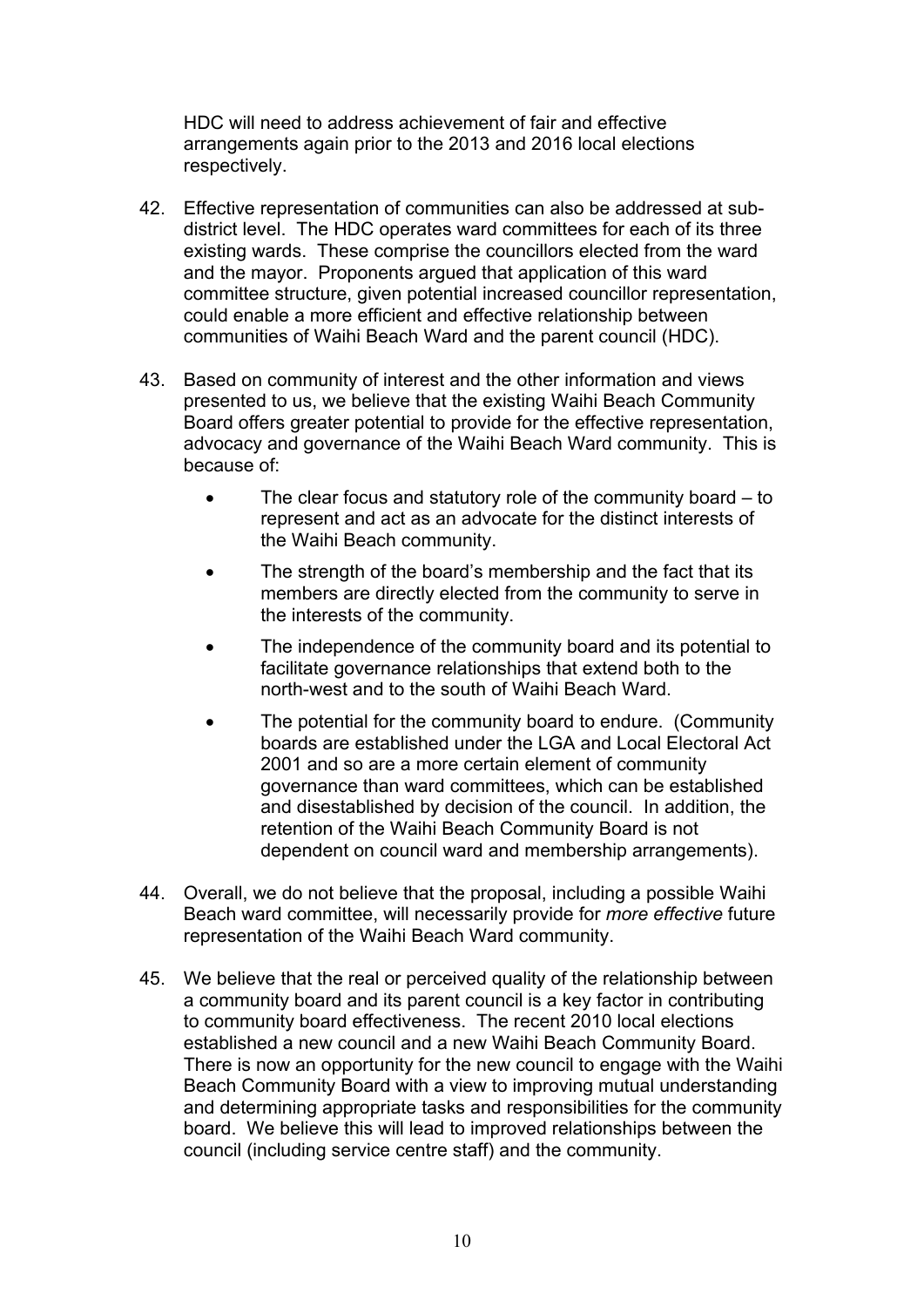## Effective local governance

- 46. The role of local authorities under the LGA includes giving effect to the purpose of local government. This purpose is to:
	- (a) enable democratic local decision-making and action by, and on behalf of, communities; and
	- (b) promote the social, economic, environmental and cultural wellbeing of communities, in the present and for the future.
- 47. The Commission, in considering a reorganisation proposal, is required to satisfy itself that each local authority has a district or region that is appropriate for the efficient and effective performance of its role and that each local authority will be able to meet the requirements of section 76 of the LGA. Section 76 sets out requirements relating to decisionmaking, consideration of community views, contributions to decisionmaking by Māori, and consultation.

#### *Community-council relationships*

- 48. We heard strong and mixed opinions about the governance relationship between the Waihi Beach Ward community and the WBoPDC. These relationships have been affected by a recent controversial issue which, for some, has had a polarising effect. This has impacted on effective ongoing communication. Some of the examples presented to us of perceived poor WBoPDC governance practice, we see as relationship issues that are better resolved through means other than changing local government boundaries (and as described in paragraph 45 above).
- 49. We note that the WBoPDC's 2009 resident satisfaction survey indicated that 23 per cent of Waihi Beach Ward residents were dissatisfied/very dissatisfied, and 50 per cent were satisfied/very satisfied, with their opportunities to participate in council decision-making. We were not convinced that the proposal would necessarily create a lasting improvement in community-council relationships. Such an improvement can, however, still be achieved with effective engagement of the parties.

#### *Māori relationships*

50. The proposal would split the Ngāi te Rangi (Tauranga Moana) iwi community of interest (centred on Te Awanui) between councils. The relationship between Tauranga Moana iwi and the WBoPDC is widely viewed as positive. It has taken time and resources to develop and is entrenched through established fora, protocols and management plans. The iwi of Tauranga Moana are active partners in the SmartGrowth strategy and its implementation. We believe these well-established governance relationships better enable Tauranga Moana iwi to effectively exercise their mana whenua and kaitiakitanga responsibilities. Ownership by Te Whanau o Tauwhao hapū of Otāwhiwhi Marae (located in the Bowentown area) is also taken into account.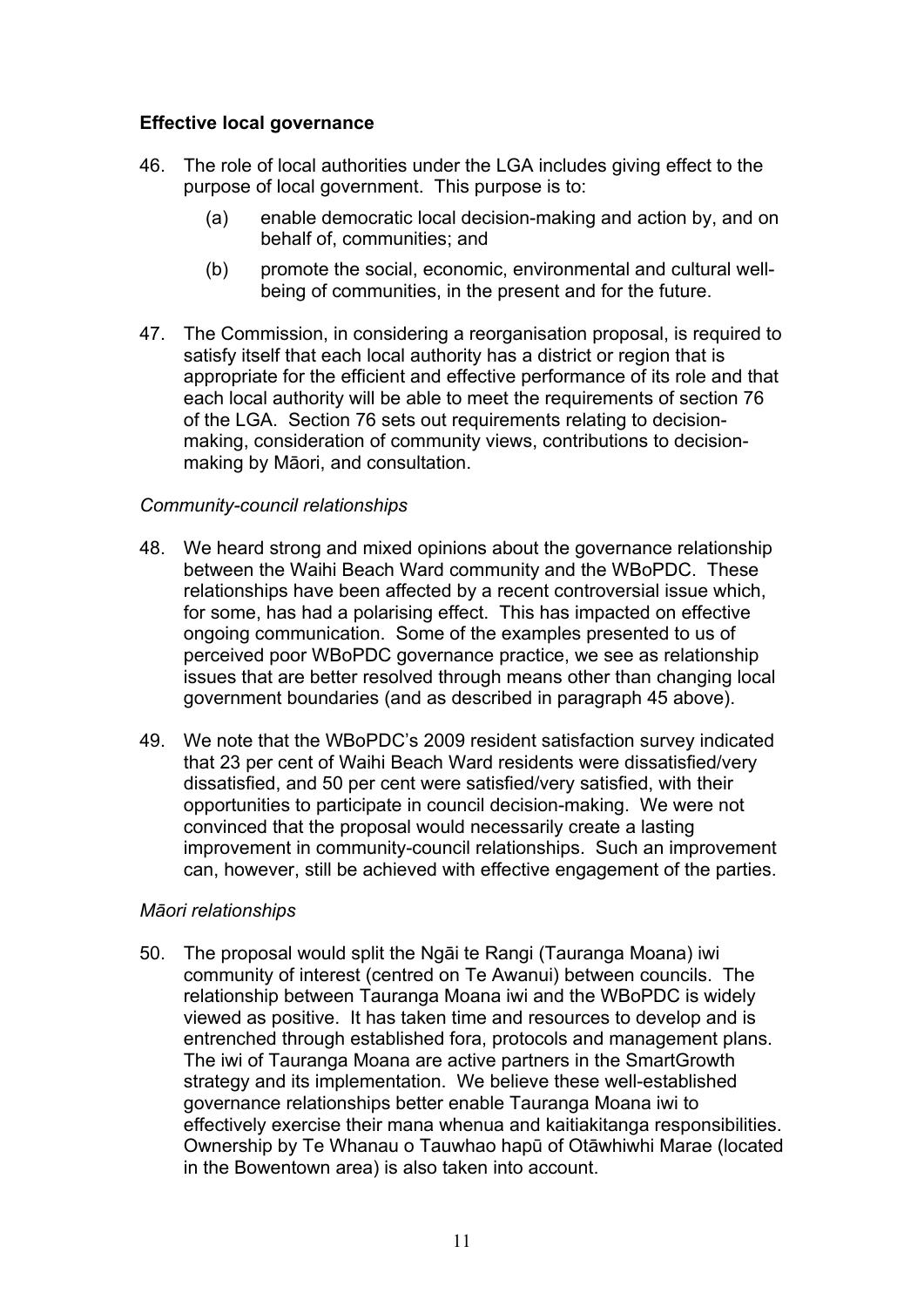51. For Te Rūnanga a iwi o Ngāti Tamātērā, the existing council boundaries require duplication of relationships with two local and two regional councils. The proposal does not fully address this. A seat is reserved for Te Rūnanga a iwi o Ngāti Tamātērā on the WBoPDC Māori forum. However, the distance between Paeroa and Tauranga (where the majority of meetings are held) presents a barrier. Taking into account the impact on both Hauraki and Tauranga Moana iwi, we believe the proposal will have an overall negative impact on Māori-council relationships.

## *Council collaboration*

- 52. We were presented with strong evidence of the mature collaborative relationship<sup>[10](#page-11-0)</sup> between the Bay of Plenty Regional Council, Tauranga City Council, the WBoPDC and tangata whenua. This collaboration has developed in response to shared pressures that overlap jurisdictional boundaries and responsibilities, including providing for, and managing the impacts of, population growth and integrated harbour management. We believe that this collaboration enhances efficiency and effectiveness in the exercise of local government functions and responsibilities.
- 53. We agree with these agencies that the proposal is unlikely to result in the same level of collaboration with the HDC. This is based on the different characteristics of Hauraki District and therefore the different focus and priorities of the HDC. We believe the proposal would result in increased, ongoing transactional costs between agencies.
- 54. Based on the factors above relating to community-council, Māori-council, and inter-council relationships, we believe that the proposal would have an overall detrimental impact on local governance arrangements.

## Effective planning

<u>.</u>

- 55. The Commission, in addressing the proposal, is required to consider the area of impact of the responsibilities, duties and powers of the local authorities concerned and the likely effects on local authorities of the exclusion of any area from their district or region. In doing so, it also needs to consider the impact of the proposal on the concerns of tangata whenua.
- 56. Local authority planning responsibilities are provided for under the LGA, the Resource Management Act 1991 and the Land Transport Management Act 2003. The existing resources, both financial and nonfinancial, of the local authorities affected by the proposal need to be considered in relation to their ability to provide effective planning for their districts/regions given their differing nature and characteristics. Levels of resources and local authority capacity are addressed later.

<span id="page-11-0"></span> $10$  This was evidenced by, for example, the SmartGrowth strategy, provision of shared services, and the management of transport and infrastructure.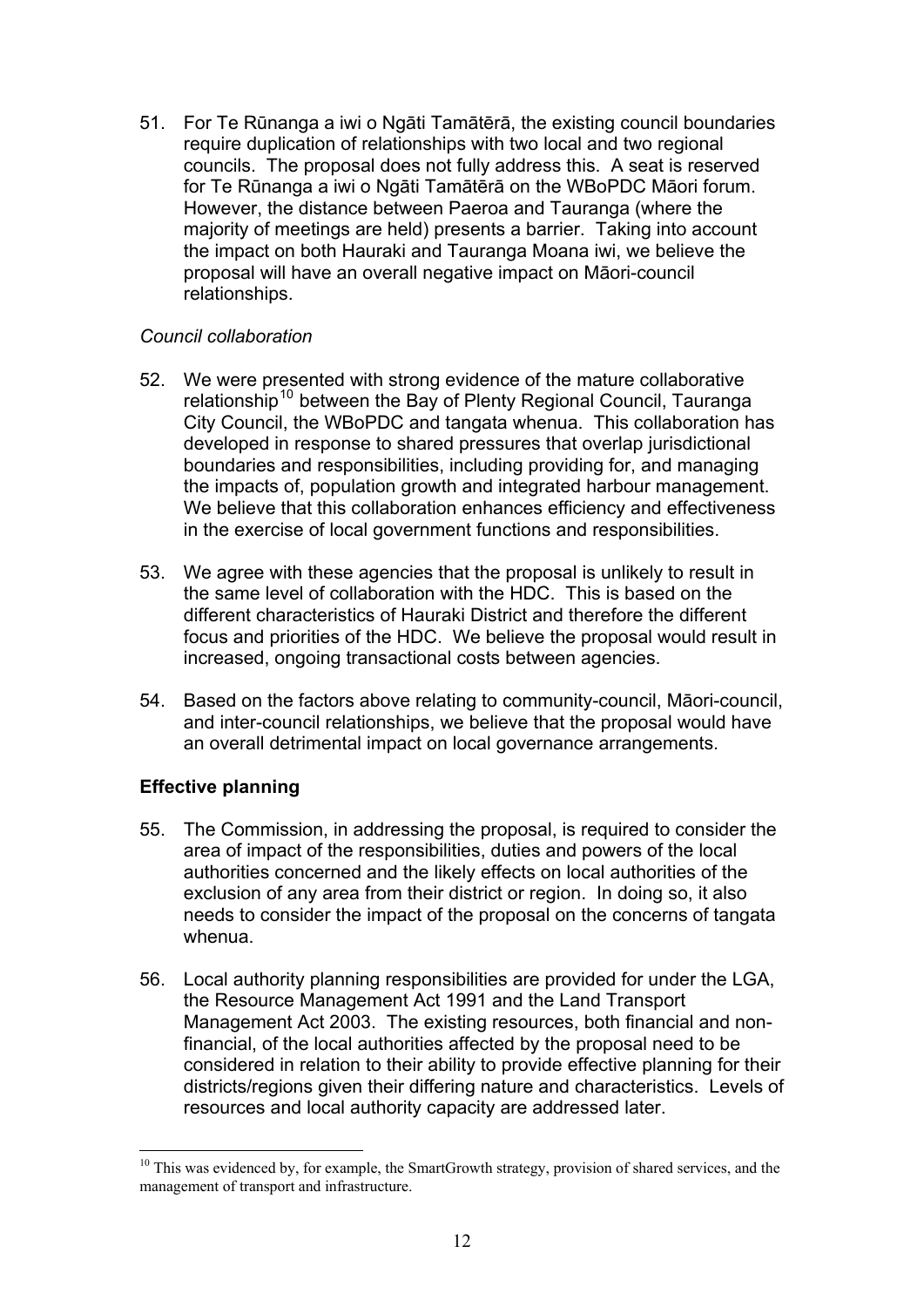- 57. Clause 4(b) of Schedule 3 of the LGA requires the Commission to ensure that, if practicable, the boundaries of districts conform with the boundaries of regions. Clauses 1 and 2 of Schedule 2 of the LGA provide that if the boundaries of a district are altered and all or part of those boundaries are also regional boundaries, those regional boundaries are also altered unless the Order in Council giving effect to the relevant reorganisation scheme provides otherwise.
- 58. The vast majority of submitters (including the Bay of Plenty Regional Council, Environment Waikato, and the Representative of electors) believed that the inclusion of the Waihi Beach Ward area within Bay of Plenty Region is appropriate.
- 59. Waihi Beach Ward borders Tauranga Harbour/Te Awanui. It has, and is likely to continue to experience urban development pressures. These are characteristics shared with the remainder of the 'western bays subregion' (i.e. the area surrounding Tauranga Harbour). Effective planning for Waihi Beach Ward and the western bays subregion will need a strong focus on these inter-related characteristics. Although the Bay of Plenty Regional Council has Resource Management Act planning jurisdiction over the (wet) harbour itself, it was submitted that controlling the harbour interface is equally as important in order to protect the harbour waters and to maintain the natural character of the coastal environment while accommodating high population growth. Achieving integrated harbour management crosses a range of agency responsibilities and jurisdictional boundaries and is therefore aided by inter-agency collaboration. This is happening under the umbrella of the SmartGrowth strategy and implementation plan.<sup>[11](#page-12-0)</sup> We believe the proposal will complicate this.
- 60. The proposal would require additional, ongoing financial and nonfinancial planning-related costs for Ngāi te Rangi Iwi Trust, the Bay of Plenty Regional Council, Environment Waikato and the HDC.
- 61. We note that the WBoPDC has invested in local community planning for Waihi Beach Ward and that this has included constructive community input. This is not to say that the HDC could not also assist local community planning for Waihi Beach Ward, as it has done with other communities within its district.
- 62. On balance, we do not believe that the proposal will facilitate *more effective* planning for meeting the immediate and long-term needs of communities within the affected districts and regions.

<u>.</u>

<span id="page-12-0"></span> $11$  SmartGrowth is a collaborative, long-term (20-50 year) planning project aimed at managing high population growth in an integrated, cost-effective, and sustainable way. The SmartGrowth strategy framework is anchored in the regional policy statement. The Tauranga City Council and the WBoPDC are required to give effect to the regional policy statement in their district plans. The strategy has been a significant project since 2001.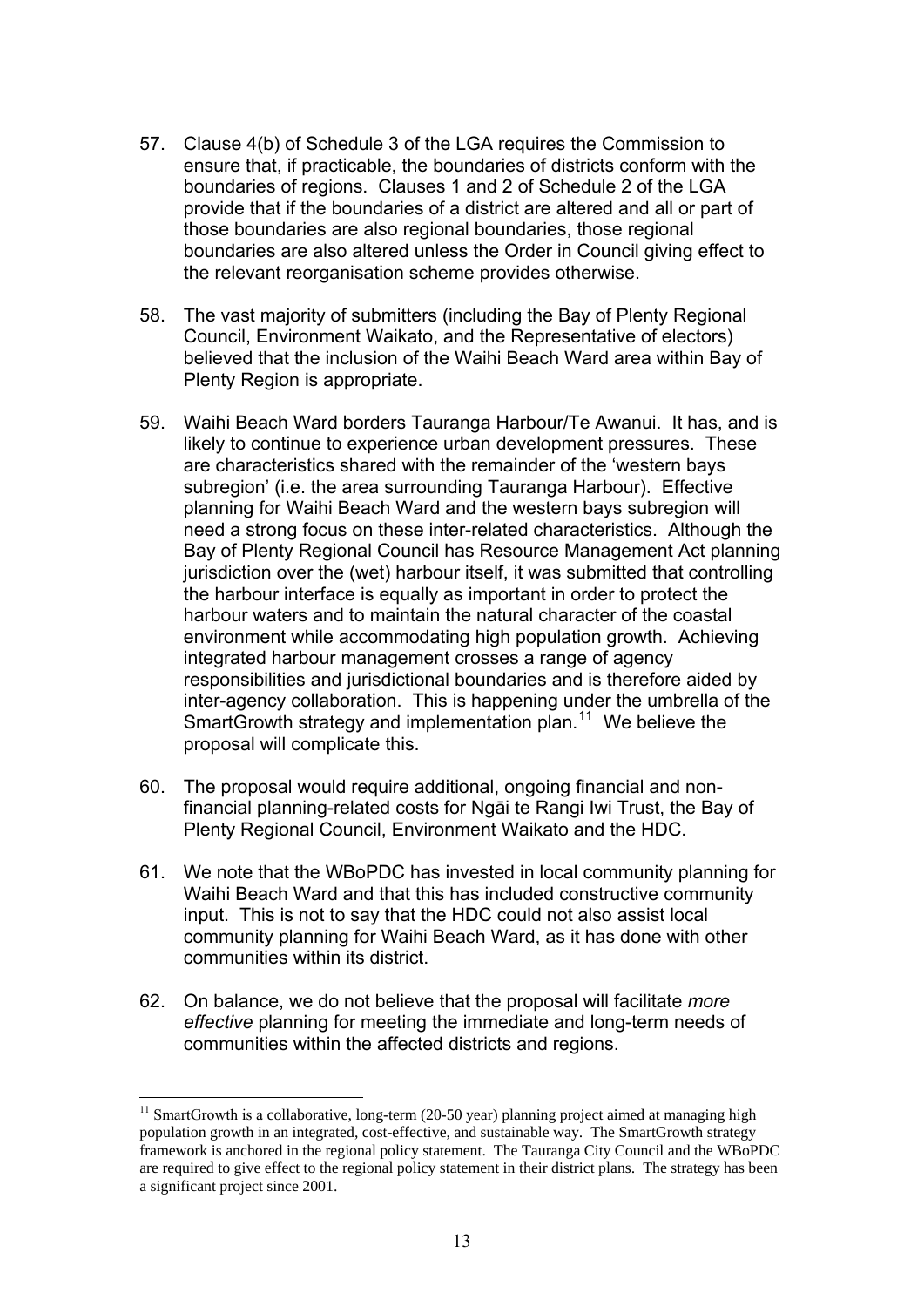## Efficient and effective service delivery

- 63. The Commission is required to consider the area of benefit of services provided by the particular local authorities and the likely effects on those local authorities of the exclusion of any area from their district or region.
- 64. The wastewater and stormwater networks in Waihi Beach Ward are physically separate from systems in the remainder of Western Bay of Plenty District and therefore can be operated and managed independently. The revenue and expenditure for these utilities is largely self-contained to Waihi Beach Ward and its ratepayers.<sup>[12](#page-13-0)</sup> Based on advice received from the HDC, the impact of the proposal in relation to these utilities is likely to be cost neutral.
- 65. Waihi Beach water supply is part of the integrated western supply zone. This supply zone is managed in an integrated manner supplying the western area including Waihi Beach, Katikati, Tanners Point, Kauri Point, and the rural area. The WBoPDC would need to retain the Athenree bores and reservoirs for the supply zone; however they are also required to service Waihi Beach. If the proposal were to proceed, we believe there would be appropriate methods for this water supply scheme to continue to service the ward on a cost neutral basis to the WBoPDC.
- 66. The roading infrastructure in Waihi Beach Ward is maintained through a Western Bay of Plenty District-wide integrated 10-year lump sum performance based contract which includes asset management, planning, maintenance, capital works and customer service. The contract expires in 2012.
- 67. Because of the nature of the performance based contract, the proportion of roading operating expenditure for Waihi Beach Ward cannot be accurately calculated. There are additional significant uncertainties about the impact of the proposal on roading-related revenue and expenditure. However, the independent advice provided to us suggests that yearly rates for roading in Waihi Beach Ward *could* be \$300,000 - \$400,000 lower if the proposal were to be implemented. This would be an average reduction of \$100 - \$150 per rateable property in Waihi Beach Ward. This *possible* reduction is largely because the HDC roading costs are met by way of a general rate based on capital value, whereas WBoPDC roading rates are predominantly sourced from general rates based on land value.

## Financial capacity

<u>.</u>

68. The Commission is required to satisfy itself that each local authority affected by a reorganisation proposal will have the resources necessary to enable it to carry out its responsibilities, duties and powers. We were

<span id="page-13-0"></span> $12$ This is achieved by way of targeted rates to meet operating and loan servicing costs associated with these utilities.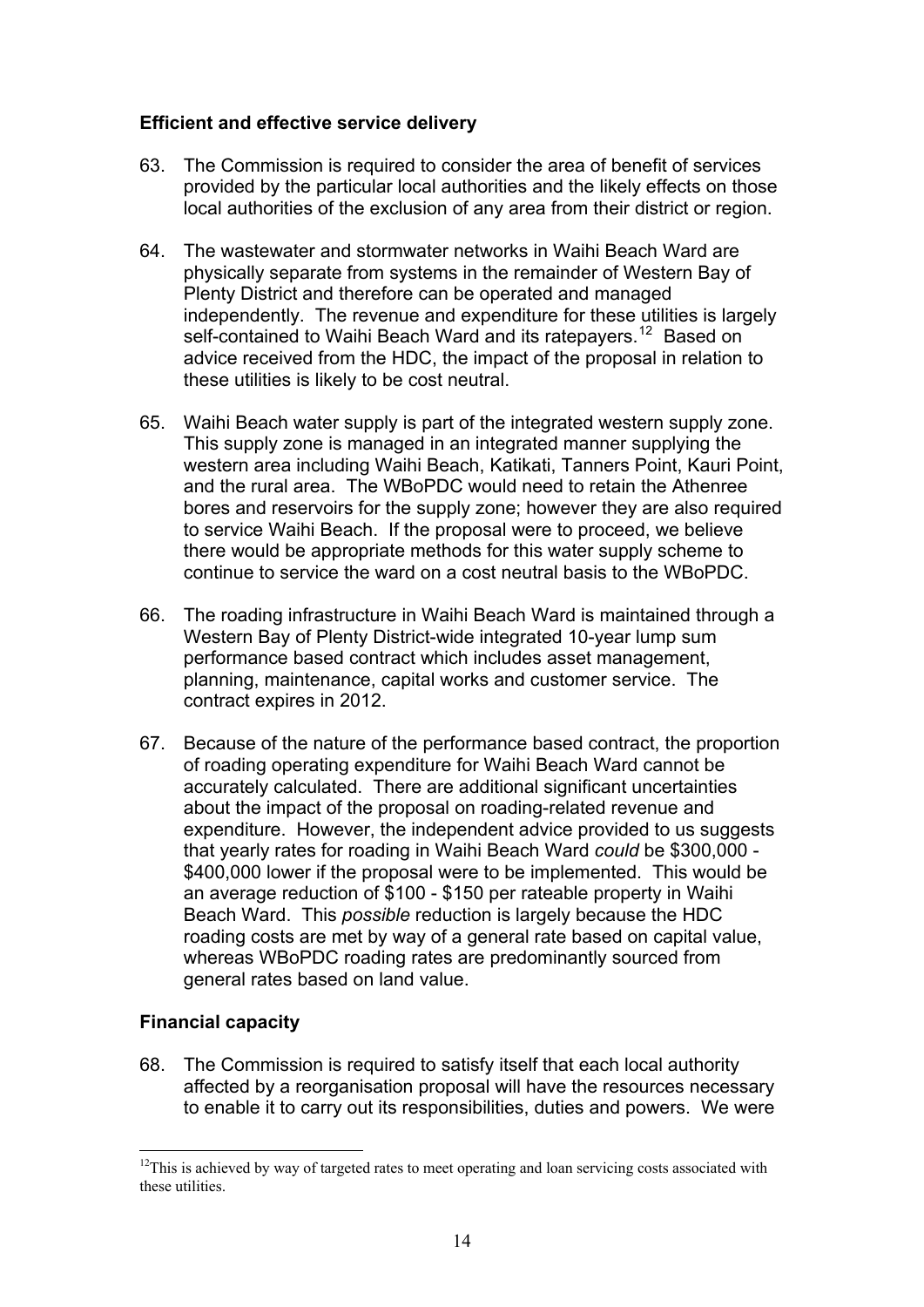not provided with evidence that this criteria would not be met, in respect of either the WBoPDC or HDC, under the proposal.

- 69. We believe the impact of the proposal on ratepayers, should the proposal proceed, can be summarised as follows:
	- There would likely be a negative financial impact for the balance of Western Bay of Plenty District ratepayers resulting from spreading council overheads over fewer properties. The council quantified this impact at \$54 per rateable property on the basis that overheads would not be reduced if the proposal were to proceed. If, however, a 5 per cent reduction in overheads could be identified, the impact would be reduced to \$45 per property.
	- In the short term, there *could* be a positive financial impact for Waihi Beach Ward ratepayers arising mainly from roading and staffing cost reductions although the quantum of the reductions is not clear from the data able to be provided by the councils and may not be as significant as claimed given the high degree of uncertainty associated with, for example, roading (see paragraph 67) and loan swap/exit costs.<sup>[13](#page-14-0)</sup>
	- There would be a positive financial impact on existing Hauraki District ratepayers arising from the spreading of costs over a wider ratepayer base though again the quantum is not clear and would be reduced by costs of servicing significantly increased council debt.
- 70. We are not confident that the proposal would deliver a significant demonstrable benefit for Waihi Beach Ward ratepayers. In our opinion, the likely positive financial impact of the proposal on Hauraki District ratepayers would be more than counter-balanced by the likely negative financial impact on Western Bay of Plenty District ratepayers including transitional costs and associated disruption. In summary, we are not satisfied that the proposal would result in *enhanced* financial capacity for the benefit of ratepayers in the affected districts.

#### Management and organisational capacity

71. The requirement for the local authorities, affected by a reorganisation proposal, to have the necessary resources to carry out their responsibilities, duties and powers, covers both financial and nonfinancial resources. Existing local authority management and organisational capacity has to a large extent, either directly or indirectly, been addressed above under the headings of 'effective planning', 'efficient and effective service delivery' and 'financial capacity'.

<span id="page-14-0"></span><sup>&</sup>lt;u>.</u> <sup>13</sup> Waihi Beach Ward accounts for 25% of the WBoPDC's total external debt, being \$30.4 million of \$122.5 million. It is expected that this \$30.4 million debt would be transferred under the proposal.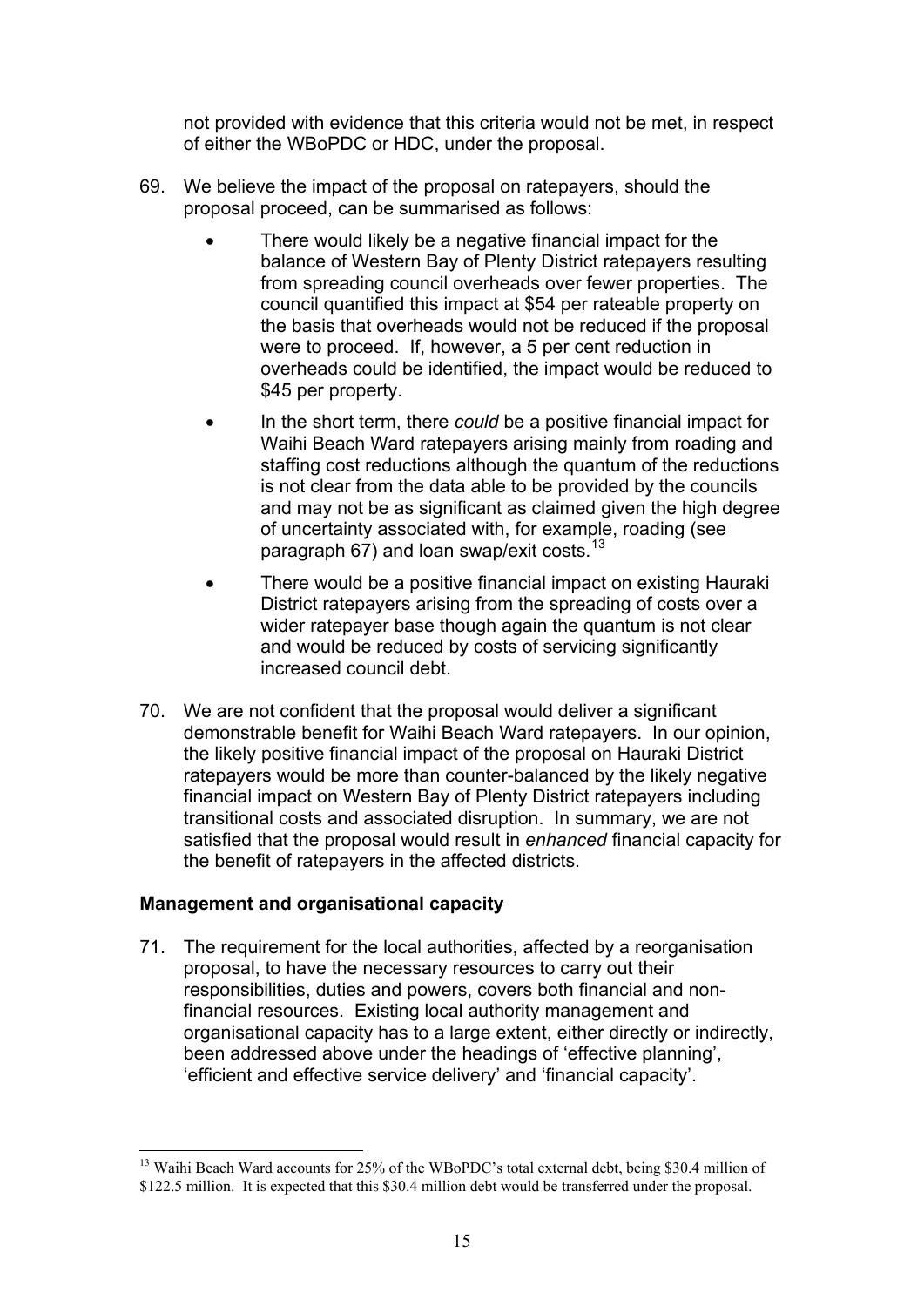72. We acknowledge that the WBoPDC has managerial and organisational experience in relation to, for example, management of Tauranga Harbour/Te Awanui, provision for and management of population growth, and SmartGrowth collaboration. However, we concluded that both councils could have the management and organisation capacity to administer Waihi Beach Ward.

## **Conclusion in relation to mandatory criteria under LGA**

- 73. As noted in paragraph 15, the Commission must be satisfied, under clause 3(1) of Schedule 3 of the LGA, that a reorganisation proposal will promote good local government of the districts/regions concerned and in this context we take 'promote' to mean *enhance* or *improve*. We have identified a series of questions to assist us to address this requirement and these questions and our responses to them are set out in this report.
- 74. In summary we have found the proposal:
	- (a) does not clearly reflect communities of interest better than existing arrangements;
	- (b) would not necessarily provide for more effective future representation of Waihi Beach residents and ratepayers;
	- (c) would not improve local governance arrangements;
	- (d) would not facilitate more effective planning for meeting the immediate and long-term needs of the districts and regions concerned;
	- (e) would not result in demonstrably better service delivery arrangements for Waihi Beach Ward residents;
	- (f) would have a detrimental impact on the balance of Western Bay of Plenty District ratepayers and while likely to have a positive impact on Waihi Beach Ward ratepayers and to a lesser extent Hauraki District ratepayers (given the impact of increased debt and servicing costs), these benefits are not sufficient to outweigh the negative impacts of the proposal overall and the transitional disruptions that would occur; and
	- (g) would not have a demonstrably enhanced impact in relation to managerial and organisational capacities for carrying out statutory and other responsibilities, duties and powers.

## **Commission's determination**

75. Having assessed the proposal, all submissions made on it, and also the further information we received, against the criteria contained in clauses 3 and 4 of Schedule 3 of the LGA, we have decided under clause 39 of Schedule 3 not to proceed with the proposal. We find that a draft reorganisation scheme based on the proposal, or on modifications to the proposal, would not promote good local government of Western Bay of Plenty District, Hauraki District, Bay of Plenty Region or Waikato Region.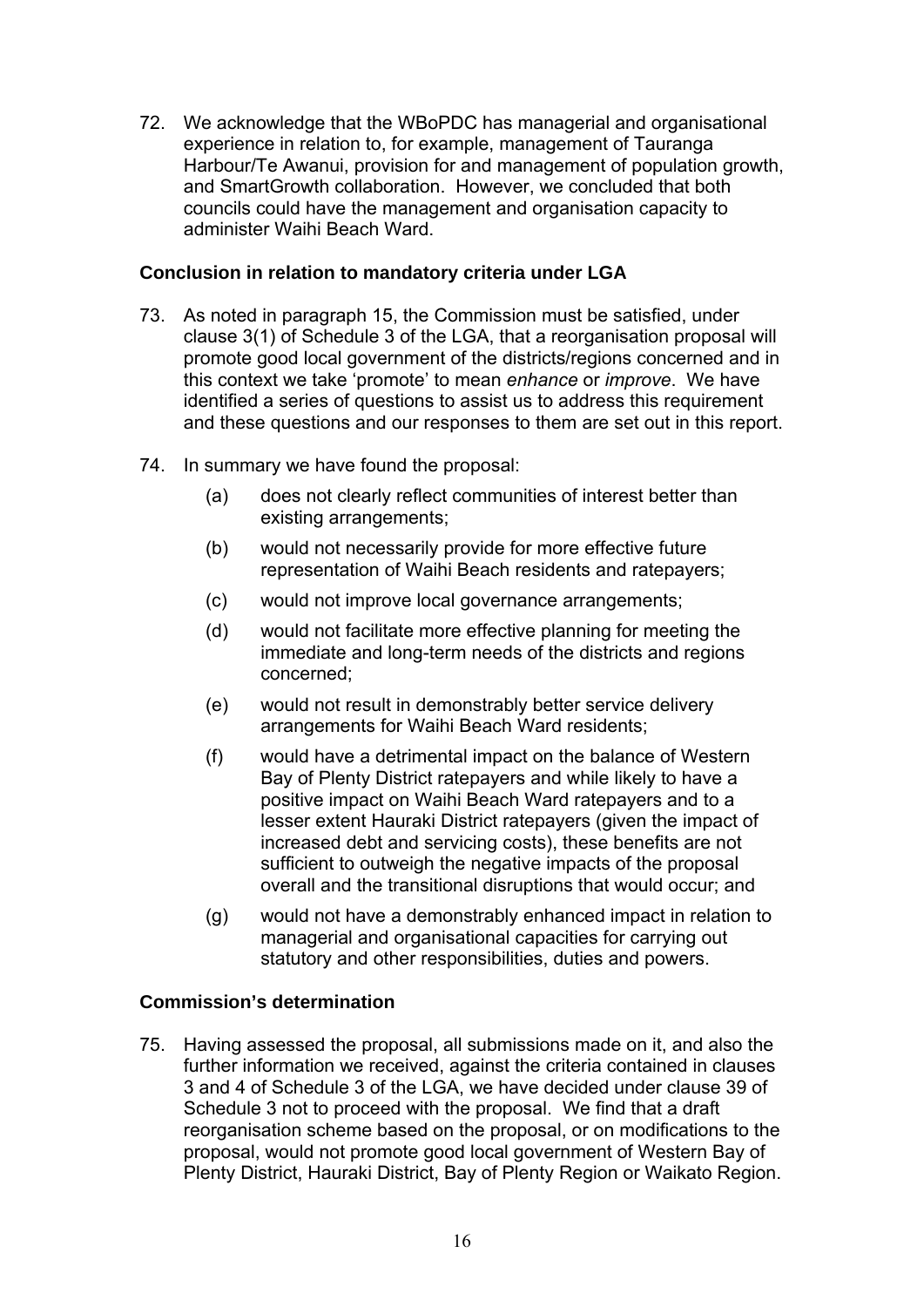## **THE LOCAL GOVERNMENT COMMISSION**

Sue Piper (Chair)

 $941222$ 

Gwen Bull (Commissioner)

 $9 - 16$ 

Grant Kirby (Commissioner)

22 December 2010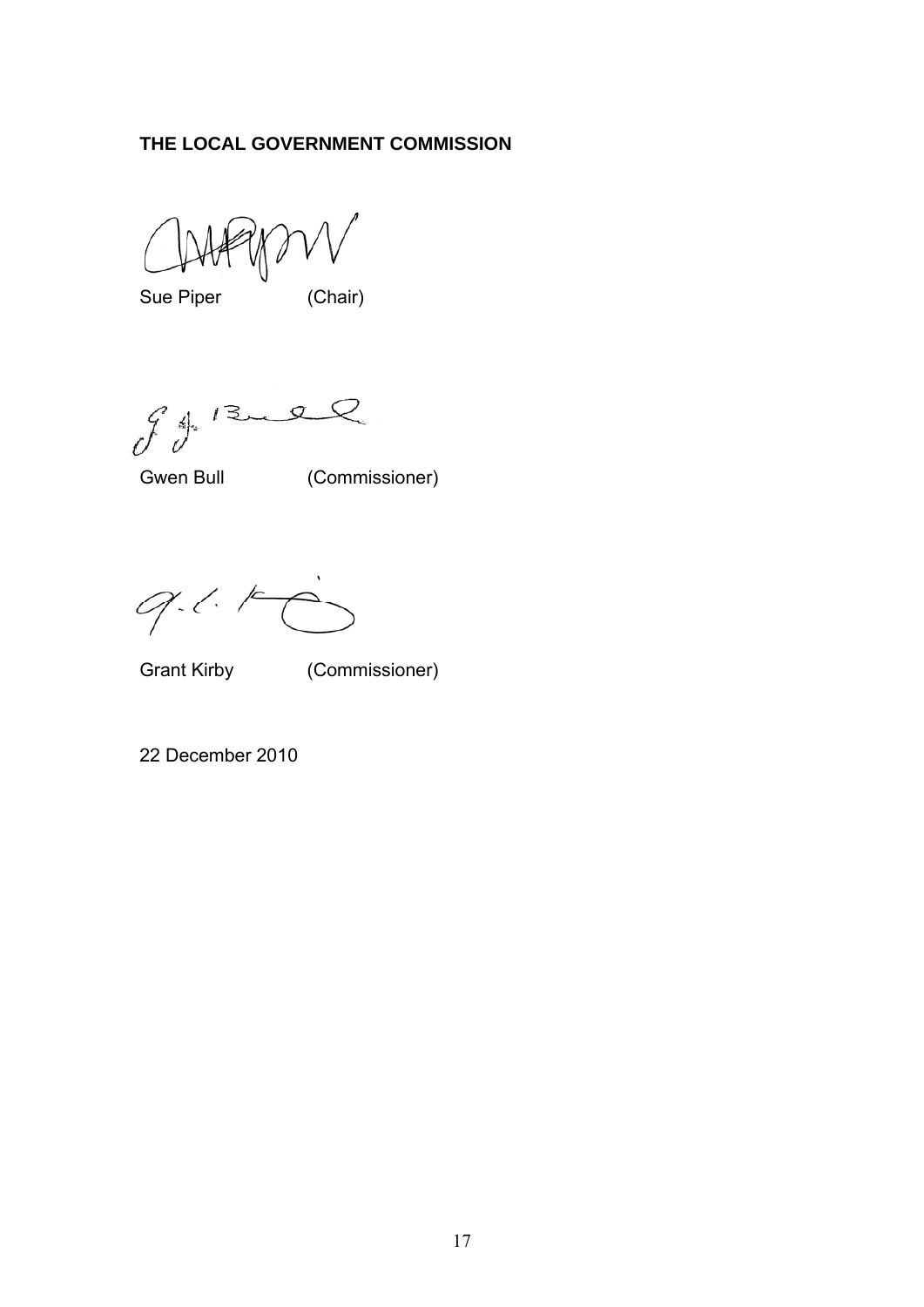#### **Summary of written submissions and hearing**

In summary, the points raised in written submissions and at the hearing on 1 and 2 September 2010 in support of the proposal were:

- a. There are strong historical, functional and administrative/service linkages between communities within Waihi Beach Ward (i.e. Waihi Beach township, Athenree, Pio Shores-Island View) and Waihi township and Hauraki District.
- b. Representation arrangements for the Western Bay of Plenty District Council (WBoPDC) do not provide effective representation of Waihi Beach Ward communities. Representation of Waihi Beach communities on the WBoPDC will be weakened over time (because of usually resident population trends and the fair representation requirements of the Local Electoral Act 2001).
- c. The Waihi Beach Community Board has been limited in its ability to make decisions and effectively advocate community concerns. The Hauraki District Council (HDC) ward committee structure would provide for more effective and efficient representation of the Waihi Beach community.
- d. A history of perceived poor communication and engagement between the WBoPDC and Waihi Beach residents has contributed to perceived poor outcomes for the community. This was seen by submitters as symptomatic of an organisational culture and governance approach that is not as suited to Waihi Beach community interests as the HDC governance approach is perceived to be.
- e. SmartGrowth has little relevance to Waihi Beach Ward and vice versa. Key issue for Waihi Beach is more effective use of existing infrastructure. HDC faces the same issues as Waihi Beach.
- f. The WBoPDC approach to revenue and financing is placing an unfair burden on Waihi Beach Ward ratepayers and there is a perceived lack of accountability to the community. The proposal would likely reduce the rating impact on Waihi Beach Ward, and an enlarged Hauraki District. Population growth may offset the negative rating impact on Western Bay of Plenty District.
- g. The design of capital projects and the efficiency and costeffectiveness of service delivery to Waihi Beach Ward would be improved by the proposal.
- h. The HDC is experienced in coastal management and 'holiday town' issues and is capable of administering Waihi Beach Ward. From a financial and organisational capacity perspective, the proposal would benefit Hauraki District to a degree that outweighs negative impact on Western Bay of Plenty District.
- i. A draft reorganisation scheme would enable a more informed community debate.